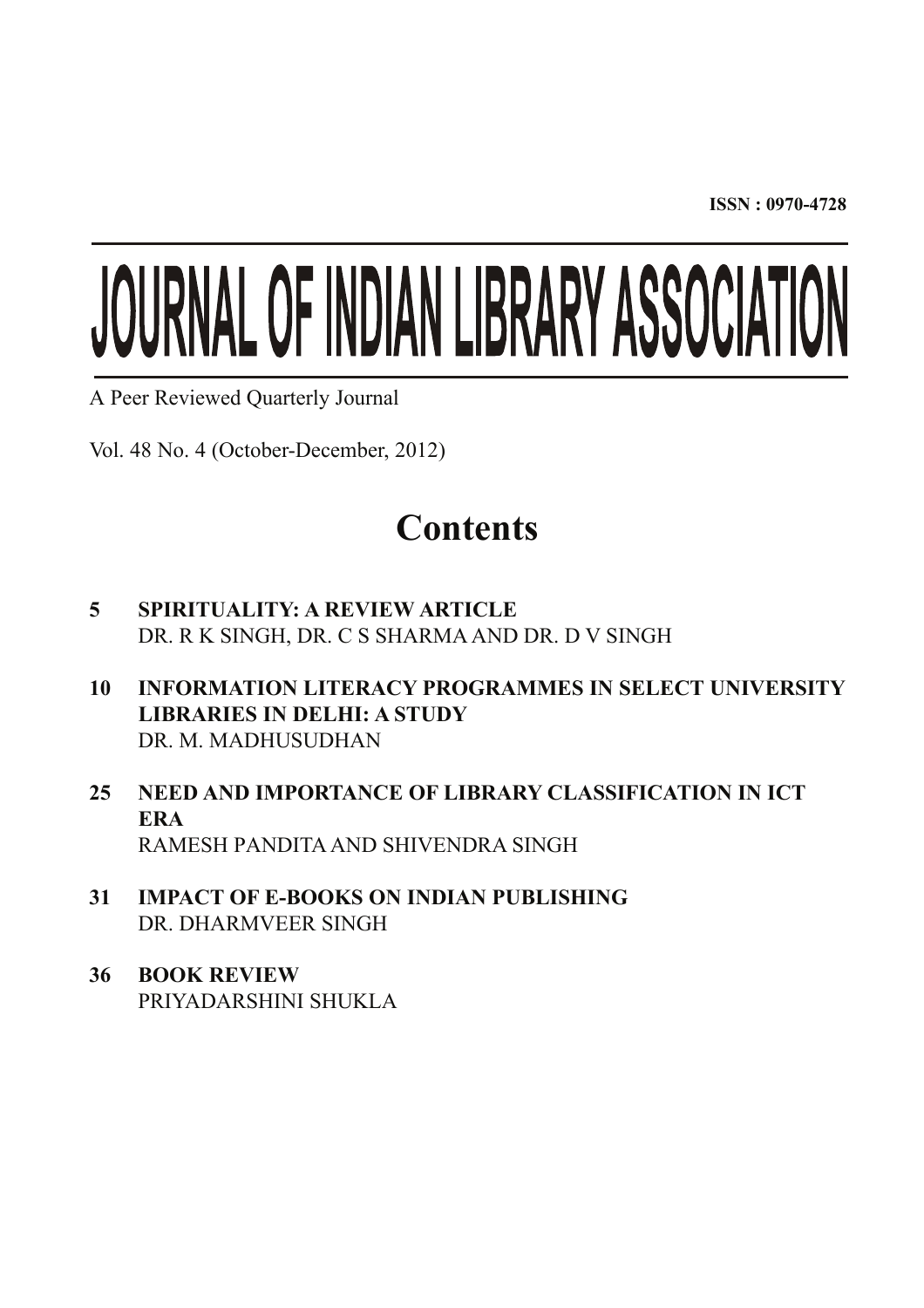#### **DR. M. MADHUSUDHAN**

Assistant Professor Department of Library & Information Science University of Delhi madhumargam@gmail.com

#### **ABSTRACT**

*This paper describesthe implementation of Information Literacy Programmes(ILP) and discusses the different IL methods,content, barriers, and evaluation in six university libraries in Delhi. The findings shed light on the implementation of ILPboth the time tested methods and novel web-based instruction for IL delivery. A lack of skilled manpower and shortage of funds and facilities were identified asmajor problems. The libraries in Delhi were found to be lagging behind in terms of mechanisms for measuring the effectiveness of ILP.The study focuses on the evaluation mechanismsand alsothe impact of Web 2.0 tools on ILP in these libraries. Recommendations are made on the best use ofthe library's e-resources and develop policies concerning partnerships withfaculty members,database vendorsto support the development of library staff in India. One purpose of this work was to develop strategies that could also be applied elsewhere in India.*

**Keywords:** *Information Literacy, Role of Libraries, Higher Education, India.*

#### **INTRODUCTION**

Today University libraries in India are functioning in hybrid (paper and electronic) environment and are active partners in the UGC-Infonet Digital Library Consortia and other Consortiums. However,lack of appropriate training to the users to access e-resources is considered as one of the major constraints in effective use of eresources (Sethi and Panda, 2012).. Furthermore, there is a perception that the Internet is the library of world and Wikipedia the encyclopedia of choice, library users bypass their library preferring Google (Loertscher and Woolls, 2012). In addition, many universities in Delhi are offering inter disciplinary courses and the opportunity to select a course from other faculty/ department outside a student's defined subject area.Research on complex and interdisciplinary courses needs information literacy skills to take logical path in

the search and application of information.These coursesprovide the opportunity to embed IL skills in the curriculum highlight the value of transferable IL skills within the curriculum (Howard, 2012).

Information literacy is now the domain and responsibility of all educators and it is applicable to all disciplines. IL is increasingly recognized as important and "forms the basis for lifelong learning" (ACRL, 2000), IL enables the learner to master content and extend their investigations, become more self-directed, and"assume greater control over their own" learning.Library and information services need to be, and be seen to be, the driving force behind new and collaborative approaches to curriculum delivery in order to retain a key role in providing information skills training to students. They need to change attitudes towards the library and show that they have more to offer

*Vol. XLVIII, No 4, October-December, 2012* 10 *Journal of Indian Library Association*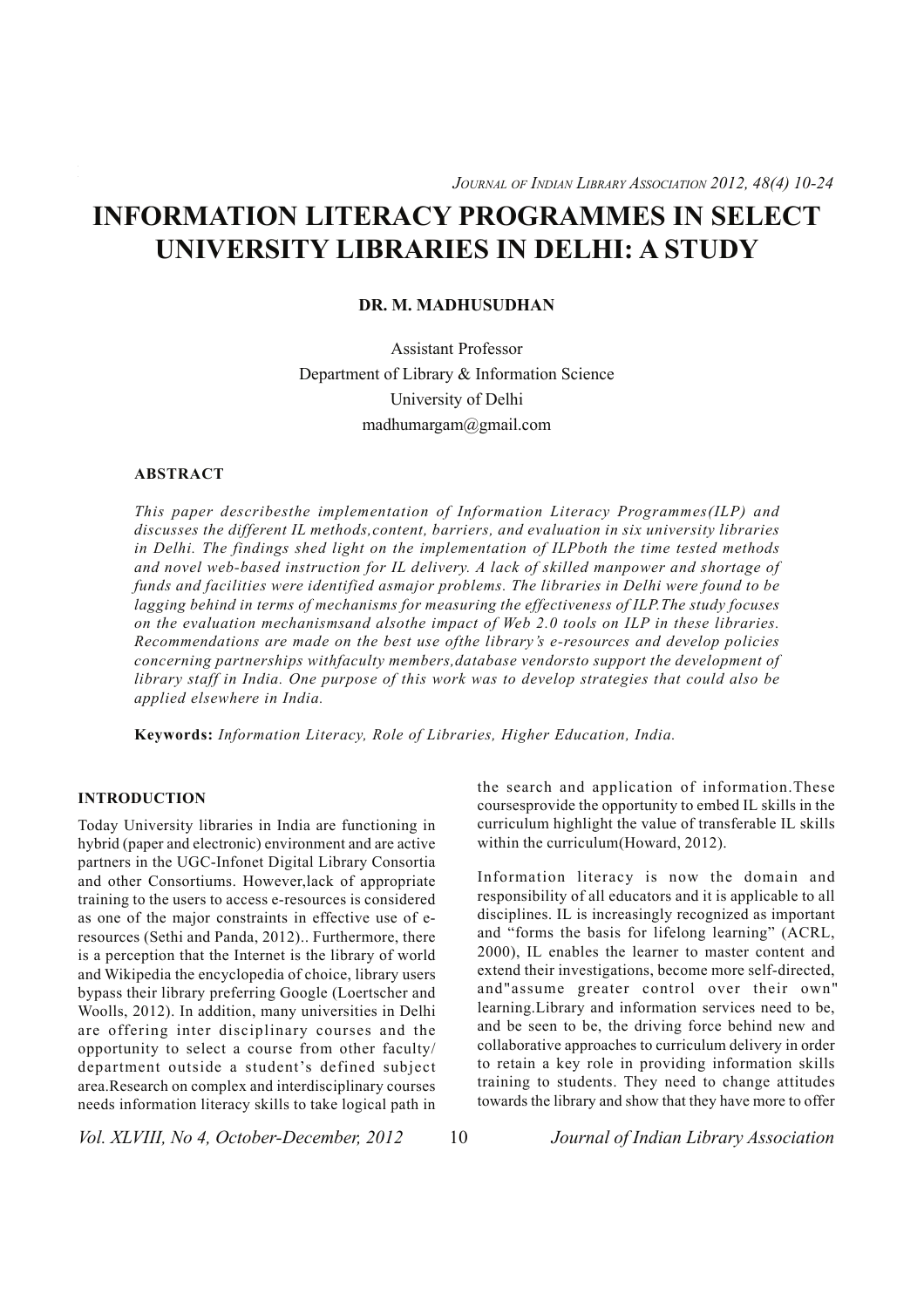than bibliographic instruction (Big blue, 2006, Li 2006). Bearing this context in mind, a study was conducted to evaluate progress among university libraries in Delhi in developing and implementing IL programmes.

#### **2 University Libraries**

This study wasfocused on the following six universities libraries in Delhi:

#### *University of Delhi (DU)*

The University of Delhi (popularly known as Delhi University) is the premier university of India, established in 1922 (http://www.du.ac.in/index.php?id=505). The University Library, known as Delhi University Library System (DULS) is one of the oldest university library systems in India comprising of 15 libraries. DUhas become the trend setter in university libraries in Delhi and country in the field of ILPimplementation.It imparts information literacy programmes at different levelswith students, research scholars and faculty members regularly. It provides IL online tutorials (Figure 1a) and multimedia tutorial (Figure 1b) for research scholars of the university. DU also introduced a separate core paper on Information Literacy at Master's level (2nd Semester) of the Department of Library and Information Science, since 2007 (http://dlis.du.ac.in/Downlaod/M-109.pdf).



#### **Figure 1a: IL@DU Online Tutorial (Source: http:// crl.du.ac.in/ot/)**

*Vol. XLVIII, No 4, October-December, 2012* 11 *Journal of Indian Library Association*



#### **Figure 1b: ILP@DU Multimedia Tutorial (Source: http://crl.du.ac.in/ilmtutorial/ )**

#### *JamiaHamdard University (JHU)*

Established in 1960 (http://www.jamiahamdard.ac.in). JamiaHamdard Library System comprises of Central library and six faculty libraries.The Central Library of the university was named as Hakim Mohammed Said (HMS) Central Library in 1992.Library Orientation Programmes were organized for the benefit of teachers andresearch scholars to introduce them to the online journals and databases subscribed to by the HMS Central library, through the UGC-Infonet Digital Library Consortia. (http:// www.jamiahamdard.ac.in/LibrayInformationSystem/ lnews.html).

#### *Jawaharlal Nehru University (JNU)*

Established in 1969(http://www.jnu.ac.in),the Central Library, knowledge hub of JNU provides comprehensive access to books, journals, theses and dissertations, reports, surveys covering diverse disciplines with the objectives of (i) to procure, organize and disseminate information in different formats, (ii) to support and promote the use of rich and diverse collection among the users, and (iii) to enhance and support the academic environment by providing seamless access to information resources (http://www.jnu.ac.in/library/Intro.htm).As the part of ILP, the Central Library is organizing orientation programmes for faculty/researchers/students in collaboration with various academic publishers and database producers in JNU.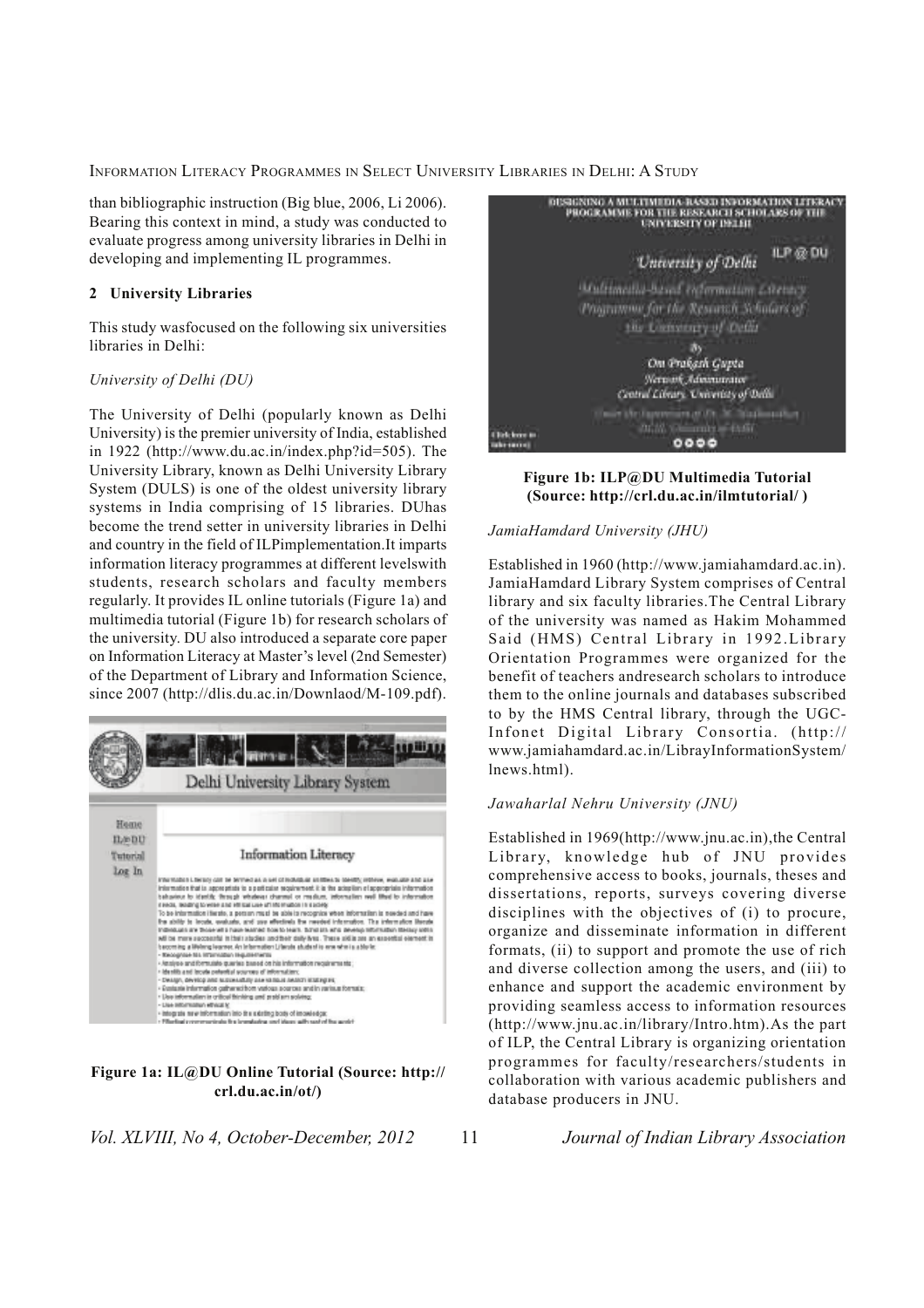#### *JamiaMilliaIslamia (JMI)*

JamiaMilliaIslamia, an institution originally established at Aligarh in United Provinces, India in 1920 became a Central University by an act of the Indian Parliament in 1988 (http://jmi.ac.in/aboutjamia/profile/history/ historical note-13). The University Library, known as Dr.Zakir Husain Library, is the Central library of Jamia Library System, which includes the Faculty and Center Libraries. The library has a dedicated Internet Area where students are encouraged to make use of e-journals, with regular Orientation Programmes (http://jmi.ac.in/ studyatjamia/library/zhl/introduction).

#### *Guru Gobind Singh Indraprastha University (GGSIPU*)

Established in 1998 (http://www.ipu.ac.in), Guru Gobind Singh Indraprastha University (GGSIPU) has a University Library, re-christened as University Information Resources Centre (UIRC), initially established at its Kashmere Gate Campus (in September 1999), but, now relocated to its Dwarka campus with the prime responsibility to supplement the educational and knowledge needs of the students, researchers and its faculty members.

#### *Delhi Technological University (DTU)*

Previously known as Delhi College of Engineering (DCE) (initially established with the name – Delhi Polytechnic) came into existence in the year 1941 (http:/ /www.dce.edu/web/Sections/ About/history.php) to cater the needs of Indian industries for trained technical manpower. From July 2009, the DCE has become Delhi Technological University (DTU). The Central Library, DTU caters the information needs of the students of various branches of engineering. Library has prepared a manual for exposing the library activities to the new comers. This manual is provided at the time of enrollment as member of the library. This is also available on the digital library for reference. Library organizes information literacy programmes under the title "explore the library" for users. These programmes consist of hands on knowledge to the participants on searching the engineering and technology literature and the facilities available in the library (http:// library.dce.edu/about-us/librarian-message) and providing online tutorial for specific e-resources (Figure 2).

#### **TUTORIAL ON SPECIFIC E-RESOURCES**

#### **1.SCITATION**

A sample search is given for accessing ASME and ASCE Nill text journals. Accessing ASME and ASCE Journals In an example given below, a search is conducted on "Journal of Aerospace<br>Engineering" ASCE. The procedure for accessing full text article is same for ASME.

Steps by step:

1. Log on to the home page http://scitation.aip.cod/. the interface will display

Egure 2: Online tutorial on specific e-resources @DTU Library (Source http://hbrary.dce.edu/pdf.how-to-access-ejournals.pdf)

#### **3 Review of related literature**

A review of recent literature on the scope and nature of IL revealed that interpretations of ILP havebroadened significantly to include a wider set of IL skills, as follows: Information literacy meansa mastery of the processes of becoming informed (Dervin, 1977; Dervin,1983; Moore,2002). On the other hand, IL is "the set of skills needed to find, retrieve, analyse, and use information" (Association of College and Research Libraries (ACRL), 2011). A new definition for IL was put forth by Swan (2011) as the ability "to find, retrieve, analyse, synthesize, share and use information from a variety of media sources". Building on Swan's definition, Favaro (2012) redefined IL as "to find, retrieve, synthesize, organize and manage information, collaborate, share, and use information from a variety of media sources ethically".

Many universities provide invaluable ILinstruction to their students through lectures, seminar presentations, workshops and programs. However, the approaches followed and skills taught by many of these programs are often not applicable outside the walls of the university. "Librarians have been heavily engaged in ILinstruction since decades", but, as Sundin (2008) notes, this practice has been concentrated within academia.There is an imperative need for libraries to exercise proper awareness, necessary orientation and training of such newly introduced services in order to "create a positive environment for change"(Syed, 2002).Howard (2012) outlines the development of a new strategy to deliver IL teaching and support to students. It describes the process of developing an academic skills strategy, which places IL within a broader range of academic skills, with the aim of contributing to the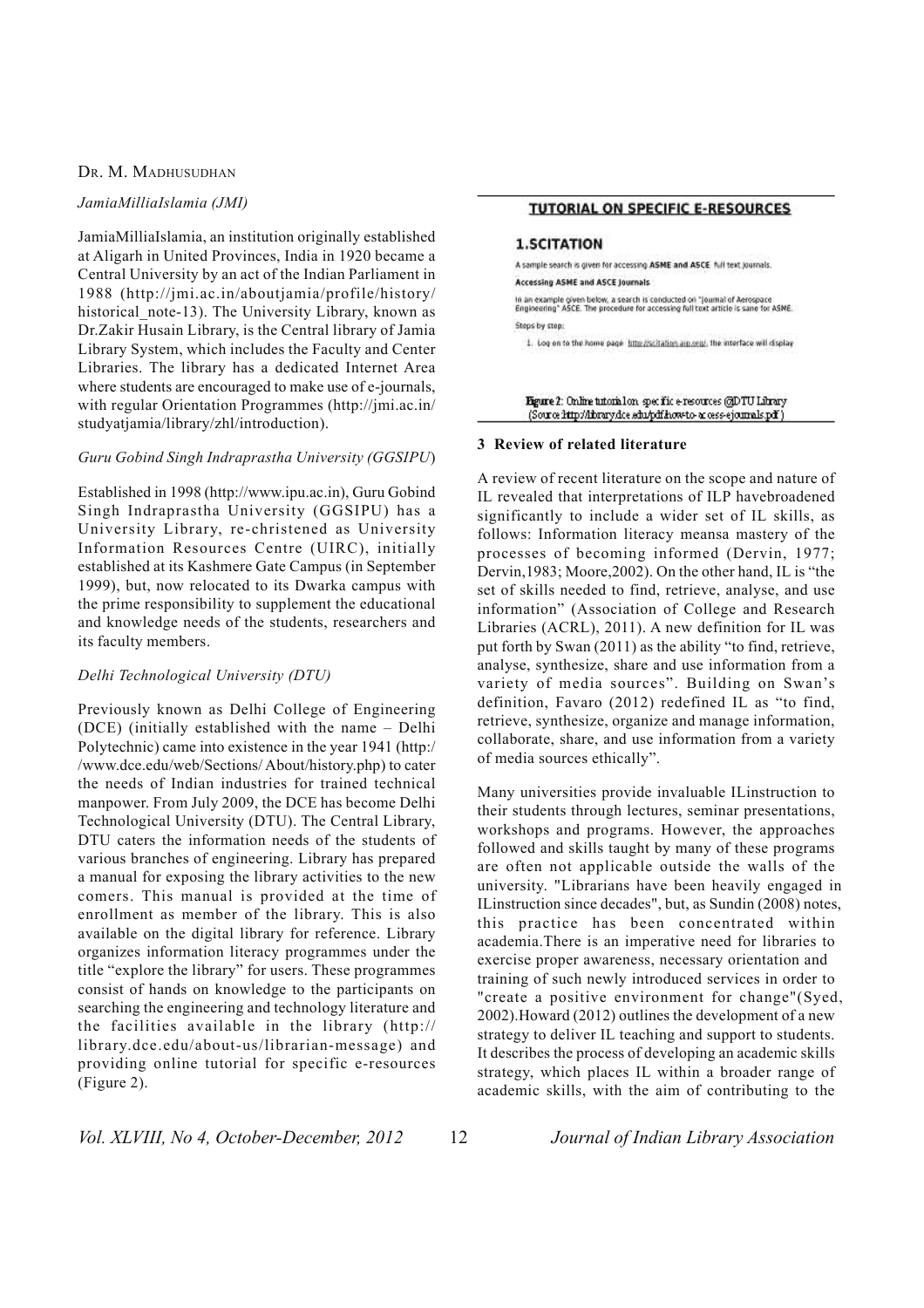overall learning development of students.Ubogu (2006) asserts that the mission of academic libraries includes helping students who are information literate and prepared for lifelong learning.Hoyer (2011) "suggests ILinstruction within academia does not go far enough in preparing students for the information society beyond university".Pawley (2003) suggests librarians should continue to teach skills and tools, but that they should also include instruction about context and shape of information."It makes perfect sense that these skills would be taught within an educational context"; information use is key to success in academia. Zhang (2002) asserts, by focusing on IL skills and developing independent learners through effective use of web-based technologies.Emmons and Martin (2002) examine the impact of library instruction on assignments completed by university students.Humbert and Tilley (2006)advice the need for library website redesign where an underlying goal for improving users' information literacy is a key factor. Fang (2006) profiled a project to expand the IL tutorial into WebCT for students taking online courses with a grasp of information competencies.

Evaluation is an essential part of any ILP and librarians concentrate their efforts on teaching students to evaluate "sources and replicate information practices most commonly used in academia (ToledanoO'Farrill, 2008). Students are deemed information literate when they have mastered a set of tools and skills (Limberg and Sundin, 2006; Sundin, 2008; Marcum, 2002). As Poyner (2005)"states,evaluation of information skills training" can be regarded as a form of two-way communication. It can help to assess library performance, redesigning training materials and make to think about training methods. It can also demonstrate whether or not endusers are making the best use of the available resources.Malliari andNitsos (2008) highlight the need for developing and evaluating ILP as a means of reinforcing information literacy.These evaluation criteria are entirely appropriate for library instruction programs designed to help students succeed in their university careers. Studies by Haraldstad (2002) sets out the new plan for the library's curriculum integrated ILPand stress the importance of testing the students' mastery of the skills taught and evaluating the impact of the instruction. Anderson and May (2010) and Kraemer, Lombardo &Lepkowski (2007) "specifically investigate the effectiveness of library instruction in online, blended and face-to-face settings".

As new technologies, media, and tools emerge, concerns of their conversion with existing tools and the needs to incorporate them in current literacy education have been discussed by Jones-Kavalier and Flannigan (2006); Craig (2011); Weiner (2010); and Lippincott (2007). Discussion on specific digital and media literacy includes visual literacy (Bleed, 2005; Metros and Wollsey, 2006); mobile literacy (Yarmey, 2011; Futhey, 2011; Parry, 2011); and social media literacy (Rheingold, 2010).Academic libraries are quickly "becoming the major players in adopting"and incorporating Web 2.0 applications into their services compared with other types of libraries (Xu, Ouyang and Chu, 2009). Elmborg (2003) also said IL can be a vibrant and interesting subject if it emphasizes the process of searching and researching, "undoubtedly been greatly enriched by the availability of Web 2.0 new participatory tools"(O'Connel and Groom,2010). "Librarians will be exploring the potential for communication, promotion, text responses and catalogue access via mobile" technology.

There have been several studies on IL in the realm of ILP in India. Information literacy is a constellation of skills revolving around information research and use (Hileima Devi & Devi, 2006).Chauhan, Chand and Murthy (2006) reports ILP to make literate users to use optimum level of e-resources available through UGC-Infonet: Digital Library Consortium and also "a tool for capability building" (Karisidappa, 2004).Varalakshmi (2007)advocates effective implementation of ILP is possible with efficient models of IL anddeveloping critical thinking skills (Mashroofa, 2009).Singh and Majumdar (2009)describethe ILPs and activities organised by DULS.Singh (2010) evaluates IL courses and the course curriculum blends research and technical writing skills effectively. Bhatt (2011) reviews the literature related to IL models, standards, ILPs and initiatives taken in India.Pattar, et al (2012)have tried to identify the barriers in implementing the ILP and revealed that the availability of e-resources has increased the necessity of ILPs.

#### **4 Research objectives**

The main objective of the study was to examine the various information literacy programmes being conducted by the university libraries in Delhi. In particular to:

*Vol. XLVIII, No 4, October-December, 2012* 13 *Journal of Indian Library Association*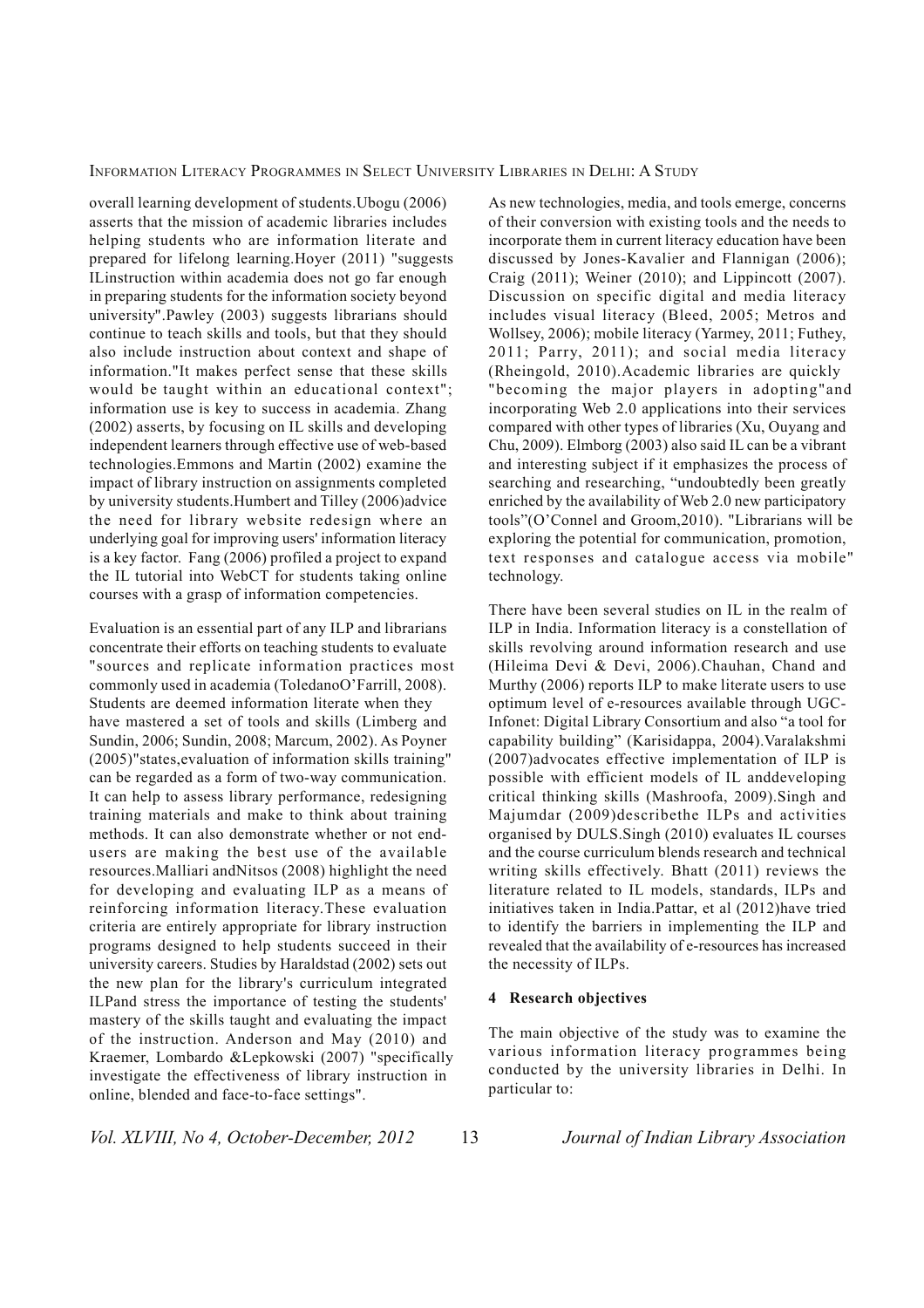- to review the implementation of information literacy programmes in university libraries in Delhi;
- identify the different methods of delivering ILP;
- determine the barriers to implementing ILP;
- identify the methods used to evaluate ILP, and
- determine the impact of Web 2.0 tools on ILP.

The present study is confined to six universities of Delhi, viz. (i) University of Delhi (DU), (ii) Jawaharlal Nehru University (JNU), (iii) JamiaMilliaIslamia (JMI), (iv) G.G.S. Indraprastha University (GGSIPU), (v) JamiaHamdard (JH); and (vi) Delhi Technological University (DTU). The selection of university libraries were based onactive implementation of Information Literacy Programmes to their clientele during the survey period.

Survey method followed for this studywith the help of structured questionnaire, designed keeping in view of the stated objectives and scope of the study, comprising of dichotomous, multiple choice, rating, and opinion questions. However, a few open-ended questions were also included in order to gather qualitative data relating to the subject. Total 16 questions were included in the questionnaire. The questionnaire was circulated among the six study university librarians in Delhiduring the survey period i.e.18-28 July 2012. All filled-in questionnaires were collected personally so the response rate is 100 percent. The responses received from the respondents to 16 questions are presented in four main sectionsin the form of tables and figures and analysed by using a simple method of calculation.

#### **5 Data analysis and interpretation**

The first section examines the ILP implementation. The second section deals with methods and contents of ILP. The third section focuses on the barriers for implementation of ILP, and the last section elaborates the findings of the evaluation and their implications on the ILP.

#### **5.1 ILPImplementation**

The data on the provision of IL programmes reveal that all the study university libraries for their usersto support the teaching and learning mission of the university and

*Vol. XLVIII, No 4, October-December, 2012* 14 *Journal of Indian Library Association*

application of skills needed to find, evaluate, and use information that will contribute to their academic success and lifelong learning.

#### *Frequency of ILP*

ILPs have always been present in the universities in India, but, in different forms and referred to differently, such as:library orientation, user education, bibliographic instruction, library instruction, library research, and recently the use of the term ''information literacy" "instead of bibliographic instruction to describe what" librarians teach.Leaving apart the frequency of conducting the ILPs in universities,it is also necessary to find out thathow frequently the students make use of ILPs, so as to assess their alertness and opportunistic caliber.Figure 3 show that 50 per cent libraries indicated that ILPs are being provided at the beginning of the academic year, followed by 33.33 per cent study libraries are providing such programmes as and when required. Interestingly, only one library indicated that it provide such programs twice in a year i.e. beginning of each semester. Besides above, special programmes are organised for research scholars who are embarking on research projects or academic exercises with the aim of preparing them for their research. Further, the libraries organise other programmes with the aim of familiarising the students with the various tools available within the libraries throughout the year. Madhusudhan and Nagabhushanam (2012) found in their recent research that there is an urgent need for web-based information literacy programs for effective use of web-based library services.



#### **Figure 3: Frequency of ILP (n=6)**

#### *Duration of ILP*

This is the most important and basic aspect related to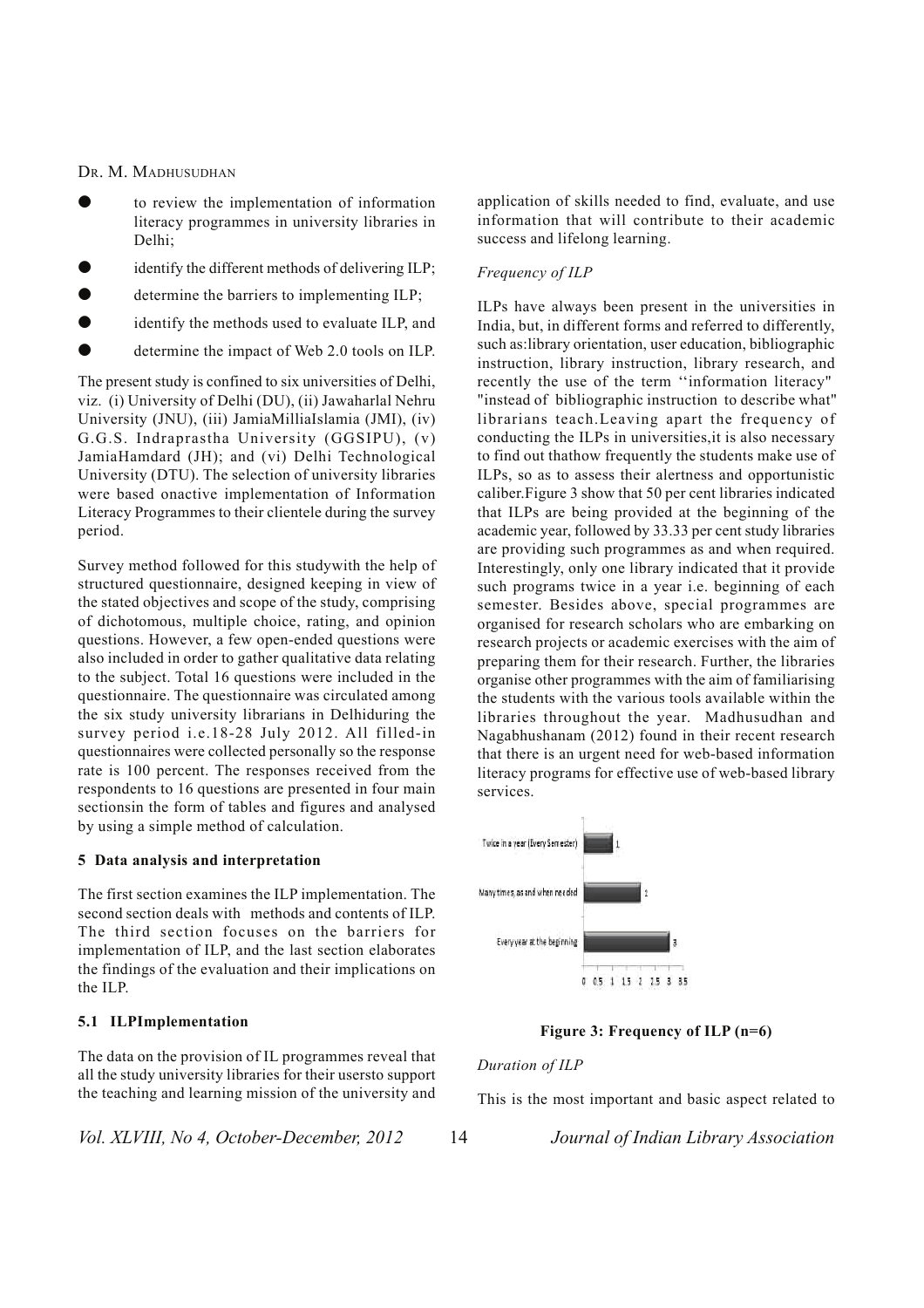the appraisal of the usefulness of ILP andextent of ILP in study libraries varies from one to another. Figure 4 clearly indicates that 66.67 per cent of libraries provide ILP duration of two hours and rest 33.33 per cent provides more than two hours. Interestingly, none of the study libraries provide IL programmes less than halfan-hour.



#### *Provision of User Study*

Users are the ultimate target and consumer of everything which is provided by the libraries. Literature generated on library effectiveness show that user satisfaction is main determinant of library effectiveness and provision of user study is an essential component for any ILP. Figure 5 reveals that 83.33 per cent libraries conducting the user studies while designing and developing ILP and only 16.67 per cent did not conduct any such studies. It is clearly evident that provision of user study is very much taken into consideration while designing ILP and success of such programmes depends on the satisfaction of users. It is worth mentioning here that majority of authors take the view that it is ultimately the user satisfaction and the quality of services that will indicate the effectiveness of the libraries.



#### *Vol. XLVIII, No 4, October-December, 2012* 15 *Journal of Indian Library Association*

#### **5.2 Methods and Contentsof ILP**

#### *Delivery Methods of ILP*

Information literacy is considered as a powerful weapon for lifelong learning because it recognizes the impact of the speed of change and the penetration of new knowledge and technologies. The central mission of higher education is to develop lifelong skills and provide the continued growth in the later career of the students. Different methods and instruction modes are advisable for different learning styles and for different resources. Since one method does not fit in all cases. So the IL method should be chosen after assessing the resources of the library and evaluation of the methods. Delivery methods of ILP in study libraries comprising of introductory briefing in the orientation program, Library tour, Library guides/handbooks, Individualized instructions, Small group interaction, Demonstration, CD-ROM instructions, Audio/video lectures, Online instructions, Web-based instructions, and Scheduled workshops in the Library.Figure 6 depicts that four out of six libraries used the methods such as: introductory briefing in the orientation program, library tour, small group interaction, and demonstration, followed by library guides/handbooks, online instructions, and scheduled workshops in the Library with 83.33 per cent; individualized instructions and web-based instructions with 66.67 per cent; Audio/video lectures with 33.33 per cent. Only 16.76 per cent libraries are using CD-ROM instructions as a delivery method of ILP. Surprisingly, many study libraries are sound in delivery methods of ILP.

Note: *Multiple answers are permitted.*

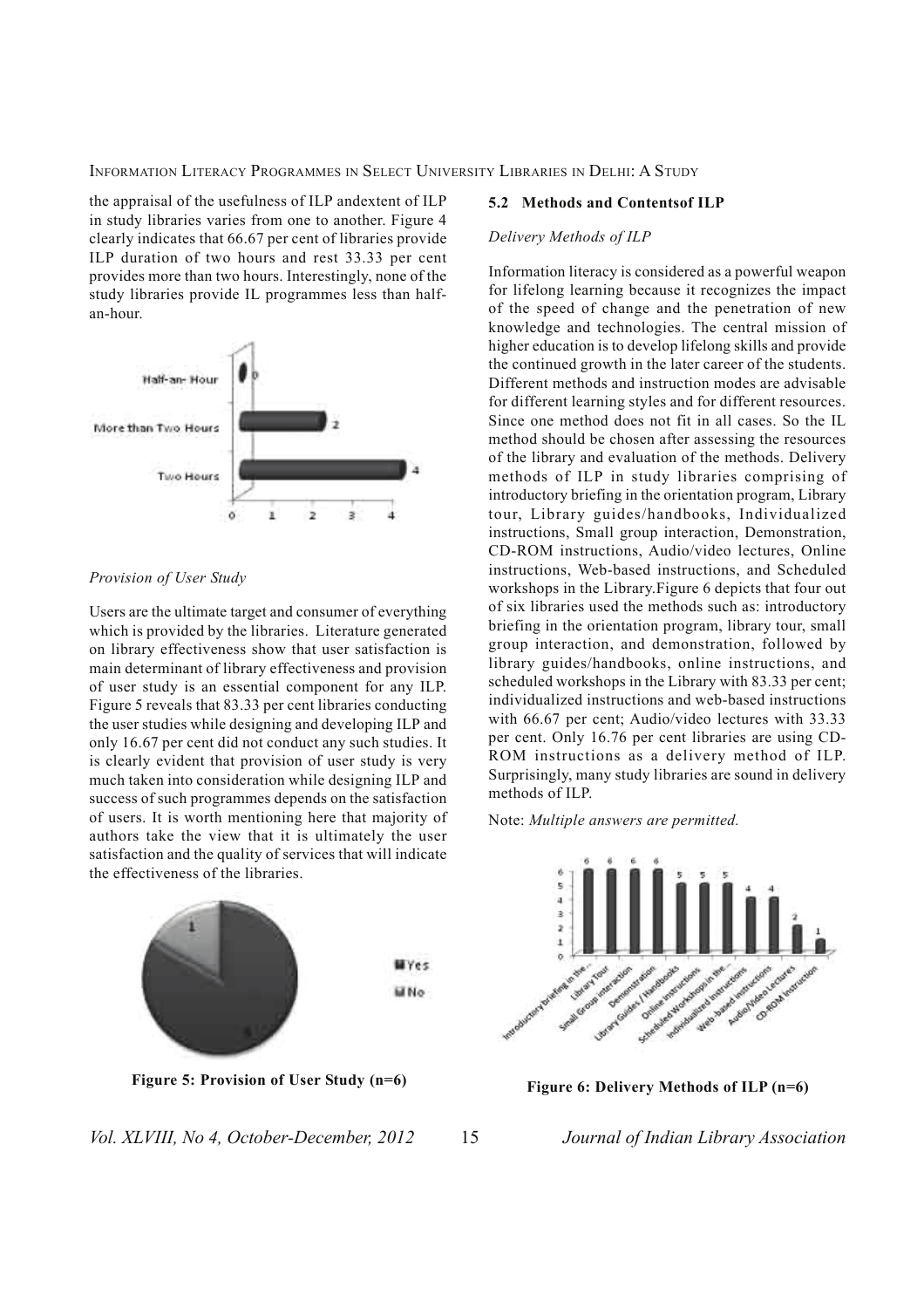#### *Contents of ILP*

Content is the primary consideration of any programme and no exception to ILP. Figure 7reveals that the contents of the ILP i.e. type of information imparted in the ILP by the study libraries, out of 12 content options as provided by the questionnaire, fifty per cent of them are incorporated by the study libraries i.e. introduction about library facilities/services, introducing to reference sources, about using library catalogue (manual and OPAC), method andtools for searching information, and about using e-journals anddatabases. Interestingly, 83.33 per cent study libraries were incorporated the content features such as: information skills for searching on Internet and bibliographic instructions, followed by multimedia materials with 66.67 per cent and documenting research work with 50 per cent. In contrast, CD-ROM databases and understanding citations content is used very meagre in the ILPs with 33.33 per cent.



#### Note: *Multiple answers are permitted.*

#### **Figure 7: Content of ILP (n=6)**

#### *Impact of ICT on ILP*

The technology is now quickly and certainly there, but it seems the skills necessary to use it most effectively and more important-critically are not, but, skills needed to use information technology at a level appropriate to a person's position, work environment and discipline

*Vol. XLVIII, No 4, October-December, 2012* 16 *Journal of Indian Library Association*

and the "ability to continue to develop them into the future (Winship, 2001)". "Librarians have traditionally seen their instructional role as one of teaching informational processes, not technological skills. However, in order for students to successfully complete the research" process, they must first understand and be able to effectively use technology (Warnken, 2004). In view of the above, two questions viz. methods of ILP and contents of ILP were asked the respondents in order to ascertain the impact of ICT on ILP.

| <b>Extent of Impact</b> | <b>Impact of ICT on</b> |                 |  |
|-------------------------|-------------------------|-----------------|--|
|                         | <b>Methods</b>          | <b>Contents</b> |  |
|                         | of ILP                  | of ILP          |  |
| No influence            | 00(0)                   | 00(0)           |  |
| Not sure                | 01(16.66)               | 01(16.66)       |  |
| Quiet a bit             | 01(16.66)               | 01(16.66)       |  |
| A great Deal            | 04(66.67)               | 04(66.67)       |  |

| Table 1: Impact of ICT on ILP (n=6) |  |  |  |
|-------------------------------------|--|--|--|
|-------------------------------------|--|--|--|

It is evident fromTable 1, the views of majority of librarians (66.67 per cent) concur on the significant impact of ICT on both contents and methods of ILP, followed by not sure and quite a bit ICT with 16.77 per cent each, whereas, none of the respondents mentioned no influence of ICT on ILP methods and contents of ILP.

#### *Satisfaction with the ILP*

This question aimed to investigate the University librarians' satisfaction with regards to goals of ILPs being conducted by studylibraries. The degree of respondent on trends towards the achievement goals of offered ILP. If a goal gains more rating over the average, it is considered to have high achievement. But, if a goal gains fewer rating than the average, it is considered to have lower achievement. Figure 8 shows that 66.67 per cent of the respondents agreed that the users are satisfied with the ILP conducted by respective libraries and rest 33.33 per cent are strongly agree with such programmes. Interestingly, no study library was found that uncertain, disagree and strongly disagree with ILP being conducted in respective study libraries. The findings clearly show that the study libraries achieved their higher ILP contentment goals.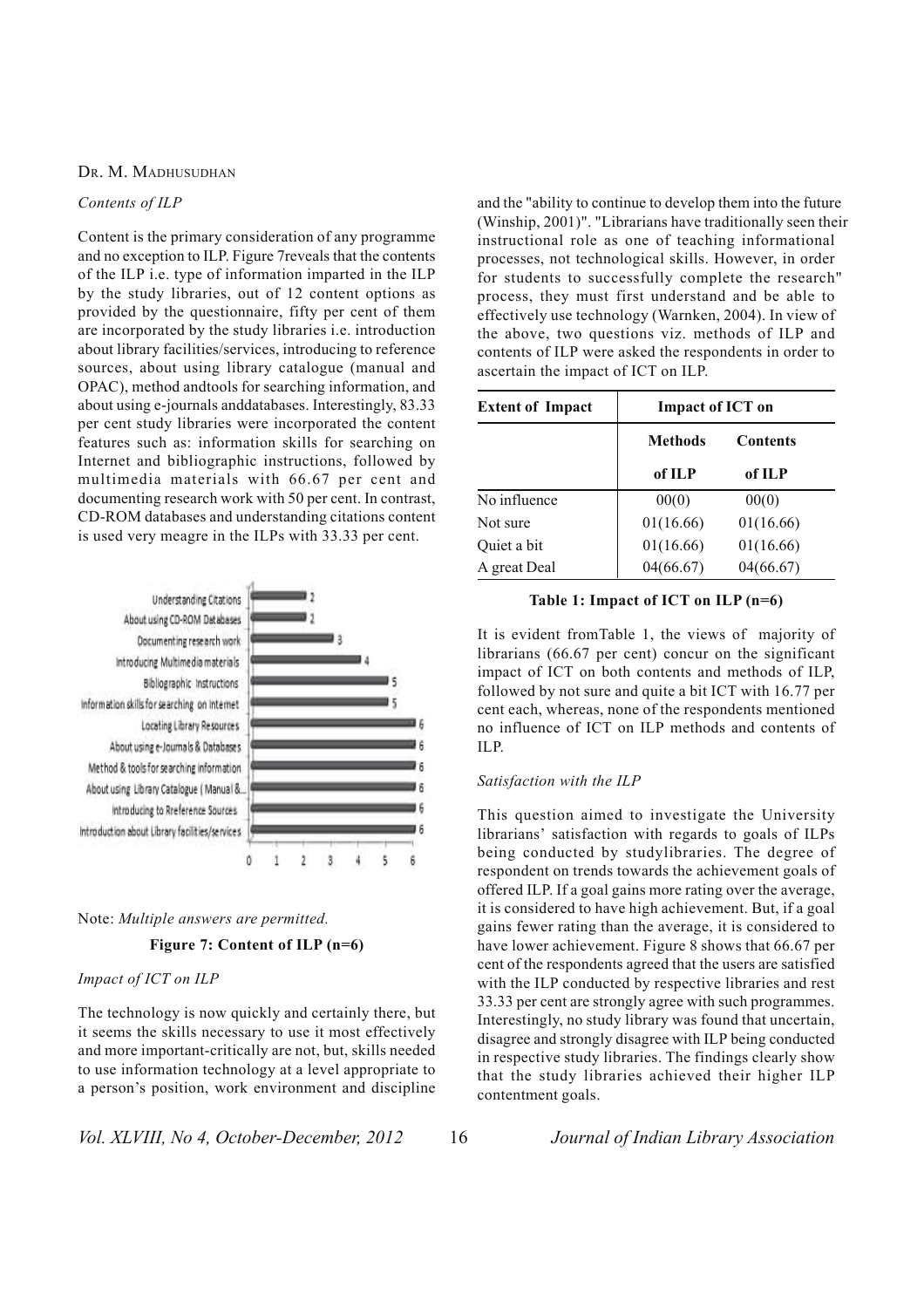

**Figure 8: Satisfaction with the ILP (n=6)**

#### **5.3 Barriers for Implementation of ILP**

#### *Barriers faced*

Information literacy is emerging asone of the most critical literacy for an educated person who will be living and working in the twenty-first century. There are many barriers in implementation of ILP in university libraries, such as: library collection, support from authorities, funds, facilities, skilled manpower, etc. In other words, access to library e-resources, sophisticated information tools without a conceptual base for use will not result in the diffusion of meaningful research abilities among the students. There is a need for systematic approach to teaching students the ability to know when and how to find and convert useful and relevant facts and opinions to new ideas and knowledge. Such an approach requires a university campus wide effort, in which support from university authorities, collaboration between library staff and teaching faculty, sufficient funds and facilities for efficient implementation of ILP.

In view of the above, a question was asked the Librarians to presentthe barriers they face when providing IL programmes in their universities. Implementation of ILP requires collaboration between faculty members, librarian and university authorities, andsuccess of an information literacy programme could be the perceptions and understanding of teaching faculty of their role, and the role of librarians as teachers.Figure 9clearly shows that 83.33 per cent of the study librarians have faced problems such as the lack of interest in IL programmes, and "faculty nonchalance towards IL were mentioned by five respondents". Only 16.67 per cent librarians did not face any problems in the implementation of such programs in their libraries.



**Figure 9: Barriers faced (n=6)**

#### *Type of barriers in ILP*

Aneffective ILP should not compete with the use of class time, but, instead complement it and help the students to respond successfully to more challenging assignments. Another factor contributing to this barrier is the degree to which faculty define the challenge of developing IL for students as a problem belonging exclusively to librarians. A supplementary question was asked to Librarians to elaborate the type of barriers in implementation of ILP in their libraries and provided seven notable barriers in the questionnaire. Figure 10 indicates that 50 per cent respondents are facing the problems like 'lack of curriculum for ILP'(integration "of information literacy into the curriculum"requires collaboration among faculty members, librarian and university authorities and half of the study libraries do not have a proper curriculum for ILP),, 'lack of skilled manpower'(many professional library staff posts are vacant and unable to implement proper ILP) and 'shortage of funds & facilities' (many study university libraries are facing shortage of funds and facilities ), followed by 33.33 per cent librarians stated that they face the problems like 'lacking consensus within the library', 'low learning motivation of students', and 'little support from university authorities'. These findings are consistent with those of Baro and Zuokemefa (2011), Dadzie (2007), Idiodi (2005) and Pattar, et al (2012).They found out that absence of properly designed curriculum on information literacy, lack of skilled manpower, and low learning motivation of the students are notable barriers in ILP implementation.

*Vol. XLVIII, No 4, October-December, 2012* 17 *Journal of Indian Library Association*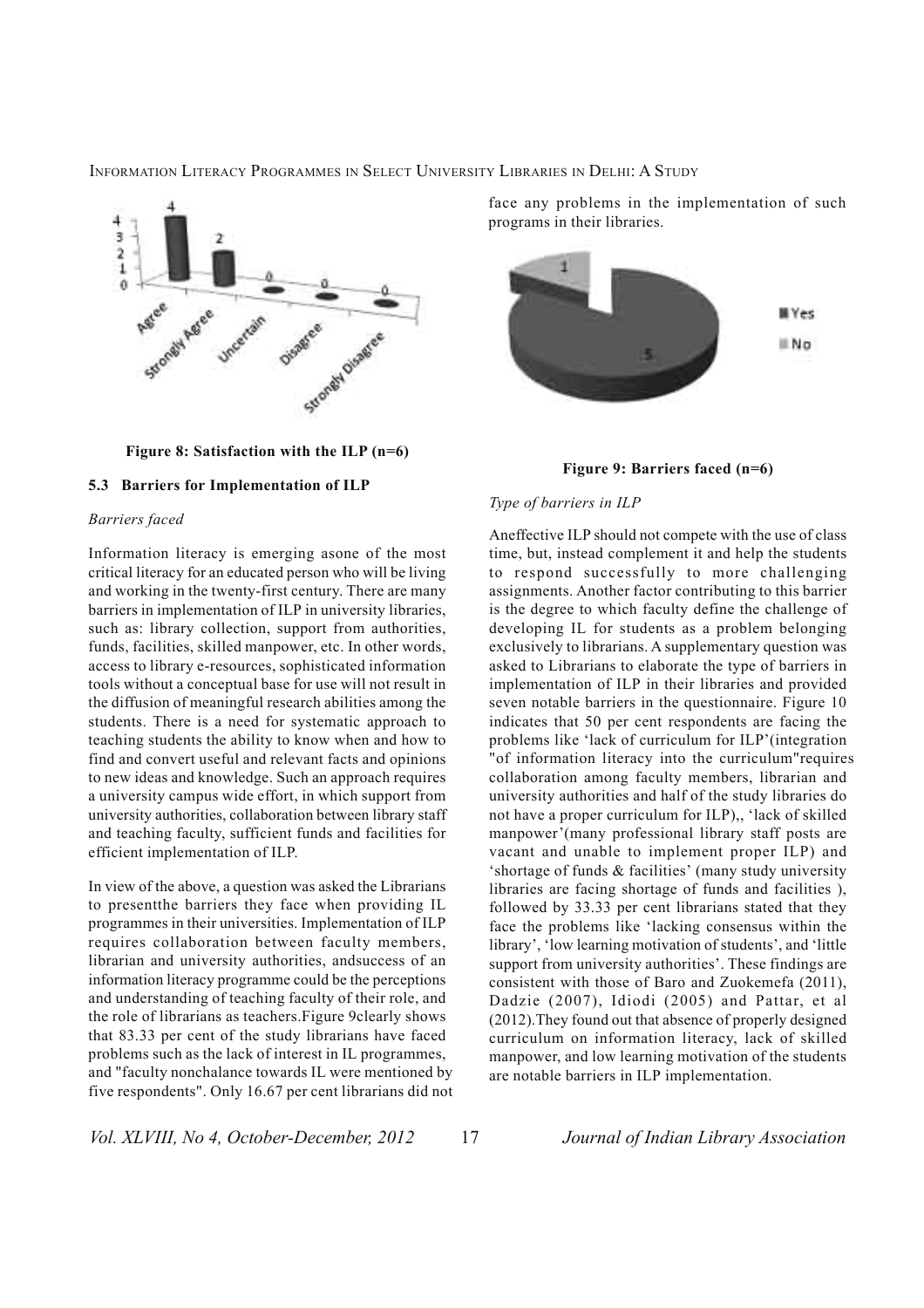

libraries for ILP. A question was asked the Librarians about various approaches to evaluation of ILP.Figure 12 clearly indicates that the observation and questionnaire based approaches to evaluation was the most favoured and generated two responses. The last one was the interview approach which was geared towards making the evaluation process all inclusive in order to promote acceptability of the programme. However, the respondents were unable to give elaborate reasons why they choose any of the above approaches and web-based tools/surveys.



ation%20Literacy%20 and%20Competency%20Development%20Programme.htm ) **5.4 Evaluation of IL Programs** *Evaluation of ILP* Note: *Multiple answers are permitted.*

Evaluation as a process of improvement and betterment must be linked to quality(Marzal, 2010).In view of the above a question was asked the Librarians, whether they conducted any evaluation of the IL programmes provided by them.Attaching quality and evaluative scope to an information literacy programme as a service raises the question as to whether or not accreditation or certification is worthwhile, even though it is a wellrefined process in libraries, which have their own methods, ways and documents (Jorge, 2007, as quoted by Marzal,2010). Figure 11 indicated that only 66.7 per cent libraries conduct any evaluation of ILP, but, 33.3 per cent libraries do conduct some form of evaluation, it varies from library to library.



**Figure 11: Evaluation of ILP (n=6)**

#### *Approachesto Evaluation*

The study also sought to identify the evaluation approaches that were employed in the study university

*Vol. XLVIII, No 4, October-December, 2012* 18 *Journal of Indian Library Association*

#### **Figure 12: Approaches to evaluation**

#### *Sharing Experiences*

A question was put to the librarians to elucidate the value of the ILP and to share any other information/ experiences about the increasing need of IL/information skills in this digital environment. Out of six libraries, only three responded to this column. They feel that there is a need of ILP on regular basis and for handling electronic environment skilled staff is required in the libraries.

Most of the study libraries want to run ILPs for their users, but are held back by constraints, for example, limited collaboration between library staff and teaching faculty and university authorities and they are looking at other methods of delivery. Currently, some of the universities in Delhi are designing online tutorials and flash-based IL presentations for their ILP.For example, University of Delhi is leading in this direction and designed Multimedia-based ILP<http://crl.du.ac.in/ilm tutorial/>.

#### *Information Literacy Plan*

Information literacy plan establishes a model for embedding information literacy into the academic curriculum of the University, articulates the role and responsibilities of the University's key contributors to the development of information literate students and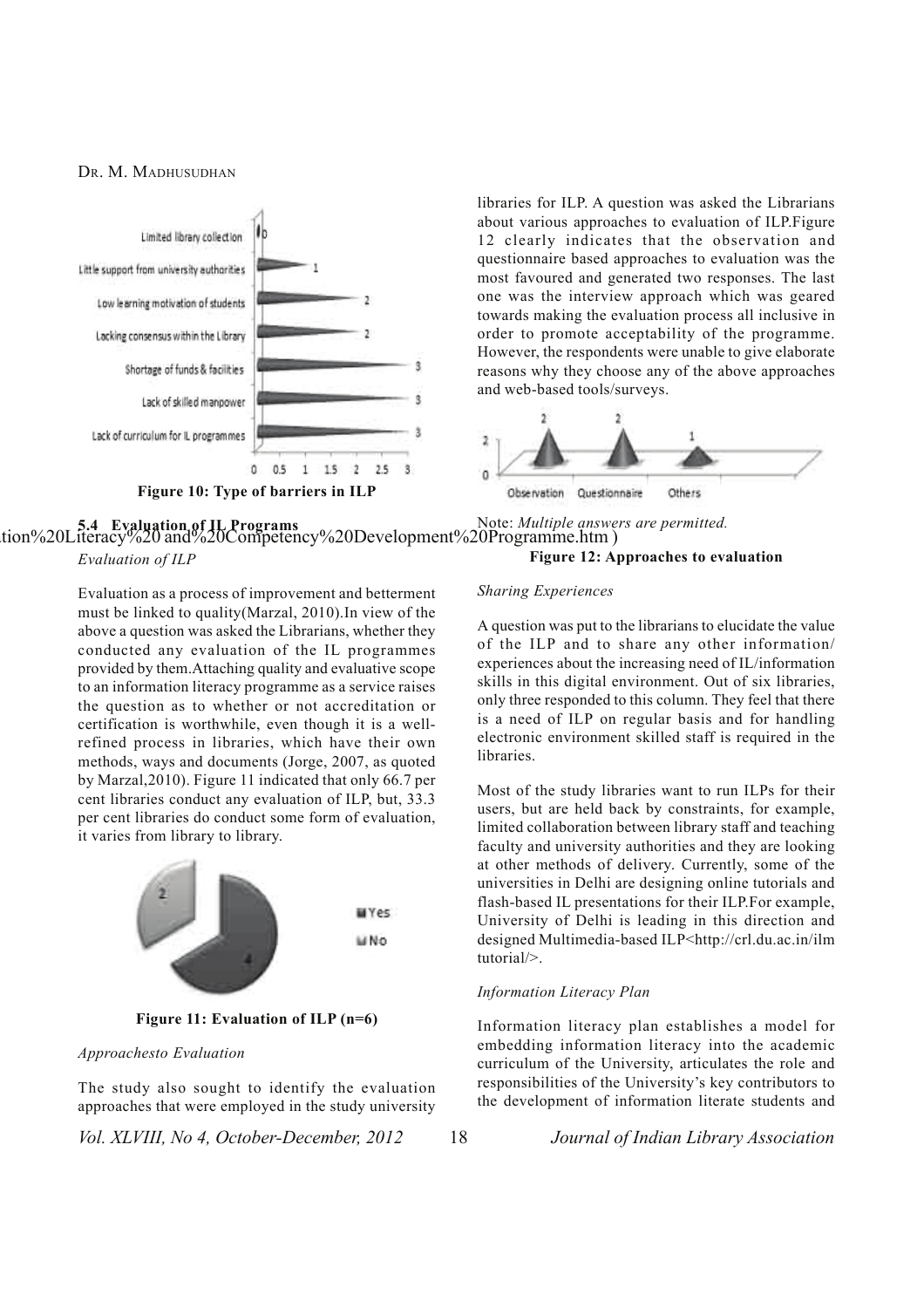research scholars, and also establishes review and reporting mechanisms for stakeholders. An open-ended question was asked the respondents regarding existing IL plan of the library. Figure 13 clearly indicates that majority, five out of six university libraries do not have IL plan and only University of Delhi (DULS) having IL Plani.e. Information Literacy and Competency Development Program (Figure 14). It is clear that the task of IL plan is of great utility and significance. However, there is still a set of issues which act as obstacles in the way. This study has taken a complete stock of all those including the barriers of IL, and evaluation of ILP, even though IL plan do not exists in majority of study libraries.



**Figure 13: Information Literacy Plan (n=6)**

|                                                                                                                                      | Information Literacy and Congetency Development Program                                                                                                                                                                                                                                                                                                                                                                                                                                                                                                                                                                                                                                                                                                               |
|--------------------------------------------------------------------------------------------------------------------------------------|-----------------------------------------------------------------------------------------------------------------------------------------------------------------------------------------------------------------------------------------------------------------------------------------------------------------------------------------------------------------------------------------------------------------------------------------------------------------------------------------------------------------------------------------------------------------------------------------------------------------------------------------------------------------------------------------------------------------------------------------------------------------------|
|                                                                                                                                      |                                                                                                                                                                                                                                                                                                                                                                                                                                                                                                                                                                                                                                                                                                                                                                       |
| install committee division advertiser                                                                                                | Scientist was hangelig were their test provide sciencifs since when dual completed if identity. This is particles that the basic of unitate science of a six provides, less working, lesser as<br>persisted accusts the exclusions of type message and model (1). The York Vick Vick Vick Vick Council of the of the of the site added and where the term in present products in the second prints of the former. The<br>send (USE) might should get intrinsing research a grand about C this sender Crayett stablest member (Filtermate insight) the stand press we can do by business<br>resus has monito assignments down a formal bill (line to The channel) is shorter on later of themas with a one quals of the line to a seat to start female of the box that |
| collidate in their stallants, calculated                                                                                             | a new charge." There is every the and the compa-<br>Mondel Liver ad Depose- (LT) is delicated shipper with individual commentation and determinist address and month in collection to a late of an expectation of a<br>sprass. To doll to 20 Designa Popula is com it stopp free standed marying antiquity for a series anyone and a seperation only at the problems on truck and the<br>tolds of sharehous and medicine of medicine. Justice was interesting interest device whether an imprime, to be minutes (See the state of whether work and an input of to their impacts as the world of thes. They are                                                                                                                                                        |
|                                                                                                                                      | International analysis that contact acids doesn't began, and account they started to the first party instance, when including the first individual and acids in laten to the started and the month of the words and their cond<br>Breat Management of the call from attended into yourself. You will and an old and an AD in Allie Allian America are also assign a provided to you in the man or around a fit are an interest and<br>camp with streets to demonstrate in the second first and detailed a street week. The contract of the contract of<br>production and products<br>the second company is a second to be a second to be a second to be a second to be a second to be a second to be<br>LUIS SINGLE IN CARD & ROOM IN THE STATE                       |
| In capita kissola keel<br><b>Limits happin de sont andres</b><br>Treasunk city problem:                                              |                                                                                                                                                                                                                                                                                                                                                                                                                                                                                                                                                                                                                                                                                                                                                                       |
| ber-des-st-antenaire<br>Constitution to dow occur affectable del conservativ<br>De c'èst mariente la dopo adi poi la internazionale. | Download and a state of the context of the state of the state of the context of the context of the context of                                                                                                                                                                                                                                                                                                                                                                                                                                                                                                                                                                                                                                                         |
| The sale widow committee to the<br>in thick an was them.<br>ar de siluita ademáticament                                              |                                                                                                                                                                                                                                                                                                                                                                                                                                                                                                                                                                                                                                                                                                                                                                       |

**Figure 14:IL and Competency Development Program @ DU**

(Source: http://crl.du.ac.in/Information%20Literacy%20and %20Competency%20Development%20Programme.htm)

The priority in recent years has been on developing estrategies and infrastructure to underpin electronic access and services and to deliver those benefits. However, any long-term access and future benefit may be heavily dependent on IL policy strategies being in place and underpinned by relevant policy and procedures.The effectiveness of this IL policy will be

*Vol. XLVIII, No 4, October-December, 2012* 19 *Journal of Indian Library Association*

measured by,the development by the university library and the other departments of a sustainable model for supporting academic staff in the development of IL; the inclusion of IL objectives into course curriculum;Faculty and university librarians working together to develop IL training programs, to support teaching and learning, andFaculty teaching and learning committees including statements on information literacy initiatives into annual course reports.

#### *Impact of Web 2.0 tools on ILP*

Information literacy makes independent learners for lifelong. The birth of the Web made it necessary for Librarians to shift towards search strategies and evaluation of sources. The tool focused 'bibliographic instruction' and later shift to Information Literacy and now with the growth of Web 2.0 it is termed as Information Literacy 2.0. In the higher education arena, today's net-generation students were weaned on multimedia, regularly viewing, sharing and loading video with YouTube and other social networking sites. With constantly evolving technologies and new tools as well as overflows of information presented in various formats, higher education institutions are in an exciting and challenging era to work with the new generation of learners.

The new thread of Web 2.0 is dynamic and information literacy is a sturdy fibre. If we accept this underpinning and interweaving, then this can be an exciting time for IL teachers (Godwin and Parker, 2008) and customized information delivery, reading list services (an aid for subject-topic-specific learning and teaching), and tailormade information followed on a specific university course or module in an academic environment and "keep libraries and its client in close proximity in providing new ways to connect and support them in their academic and research activities" (Ram, Anbu, Kataria, 2011).In view of the above changes in web technologies, an openended question was put to the respondents to state as to Web 2.0 tools in ILP revealed that the respondents lacked knowledge of Web 2.0 tools and familiarity with social networking sites. From the above analysis it is evident that respondents were not using Web 2.0 tools for ILP in study libraries, but, the respondents made it clear that their institutions will have to develop an ILP incorporating the Web 2.0 tools in future. Beeson (2006) puts the emphasis on the need to inculcate in student's critical and reflective attitude to information, as they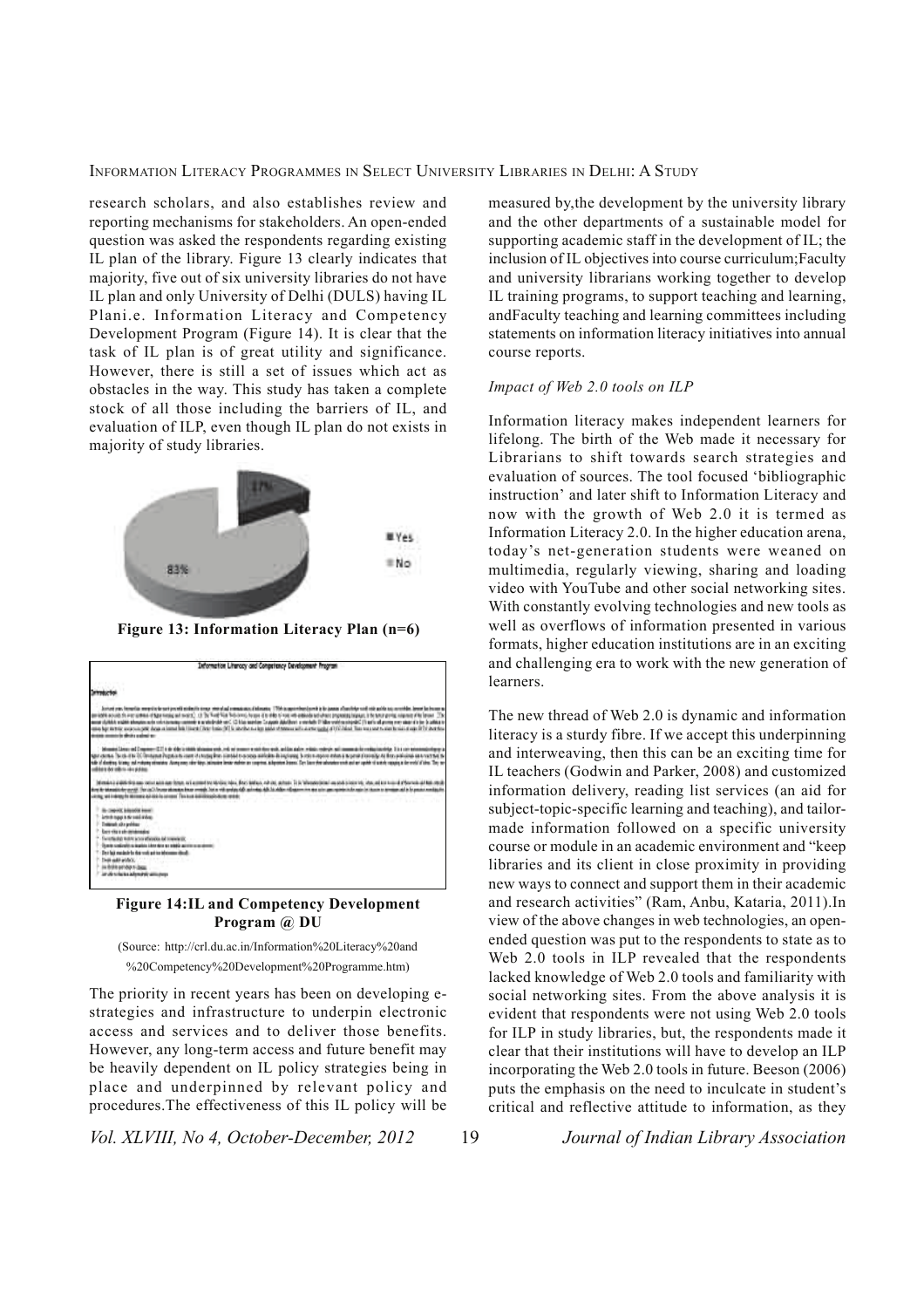read and write it, keeping their search object under review, knowing they 'have to steer through vast seas of information and will have to change course several times on their journey, without losing sight of their overall purpose or interests.

#### **6 Conclusion**

The findings of the study revealed that majority of university librarians strongly agree and delivering IL programmes for their usersat the beginning of the academic year.Majority of the study libraries are conducting user studies while designing and developing their information literacy programmes. As far as content of IL is concerned, it was noted that besides regular information search skills, libraries did not give much emphasis on skills like using CD/ROM databases, understanding citations, documenting research work, plagiarism, etc. These skills are essential for students and research scholars in their academic and research work and become an important element in lifelong learning. Most having sound delivery methods of ILP with significant impact of ICT on both the contents of ILP and methods of ILP. Lack of curriculum for ILP, lack of skilled manpower, shortage of funds and facilities, and also faculty nonchalance towards IL are major barriers faced by majority study libraries.The survey has also revealed that majority (66.7 percent) of study libraries are not conducting any kind evaluation for measuring the effectiveness of ILP and five out of six university libraries do not have information literacy plan.Majority of study libraries are not using Web 2.0 tools for ILP, but, in the process of designing online tutorials and flash-based IL presentations.

It is suggested that instead of making IL programmes once a year/semester, study libraries must make it a continuous process by designing skill specific and course specific literacy programmes for greater acceptance. It is useful to point out that relevancy of contents of IL programmes used is somewhat influenced by the typologies of the library. For example, of the twelve options listed for contents in the ILP, the study libraries accepted only six content options fully and remaining partially. Study libraries may design online tutorials and web-based instructions for students' convenient time and use Web 2.0 tools, where they fit in relation to IL teaching. There are those that increase the subject content available to students (e.g. Wikipedia), those that can be used to deliver IL (e.g. blogs, YouTube) and those

that will help students to become more proficient learners. Study libraries must have a IL plan for effective implementation of ILP.

It is hoped that the study libraries will attend the lacunae and evaluate the ILPs in light of media and IL.Regular feedback systems are necessary for understanding the expectations, strengths and weakness of ILP.One successful method for developing IL skills is through resource based learning which involves students to assume more responsibility for locating the very materials from which to learn. This approach develops lifelong skills because students are learning from the same sources which they will come to use in their daily lives. In the absence of such feedback and evaluation of the quality of IL Programmes may lead to obsolescence and there is an urgent need to develop a set of "best evaluation practices" for effective implementation of ILP. For the good of the academic community and nation, university libraries in Delhi have to strive hard to acknowledge and affirms its role in advocating, developing and supporting IL skills throughout the whole University community as an essential element of the Library's mission.

Further, study libraries must partnership and collaboration with Faculty members who act as advocates for lifelong learning and encouraging students to do their own research.Study libraries must recognize the faculty members skills in the curriculaand instigate awarding "best IL teachercertificates and gifts" during the Library Week celebrations for their outstanding services in effective implementation of ILP in their respective courses.Engaging database vendors, aggregators to create awareness about the search skills and product specific features is also worth exploringand must incorporate IL course in post-graduation and research programmes as a compulsory course. An ideal university library is, as Kope (2006) suggests, a learning centre combining learning, writing, research and technology. To achieve this end requires not just a change in the facilities of the library, but, "an even bigger change in librarians' minds, concepts, and relationships" with students (Chen, Lin, and Chang, 2011). Lastly, it should also be noted that this research has some limitations. Since it surveyed, only six universities in Delhi, the librarians may not accurately represent the whole population. For future research, a broad study should include more university libraries in India and report the problems faced by users in ILP, as well as

*Vol. XLVIII, No 4, October-December, 2012* 20 *Journal of Indian Library Association*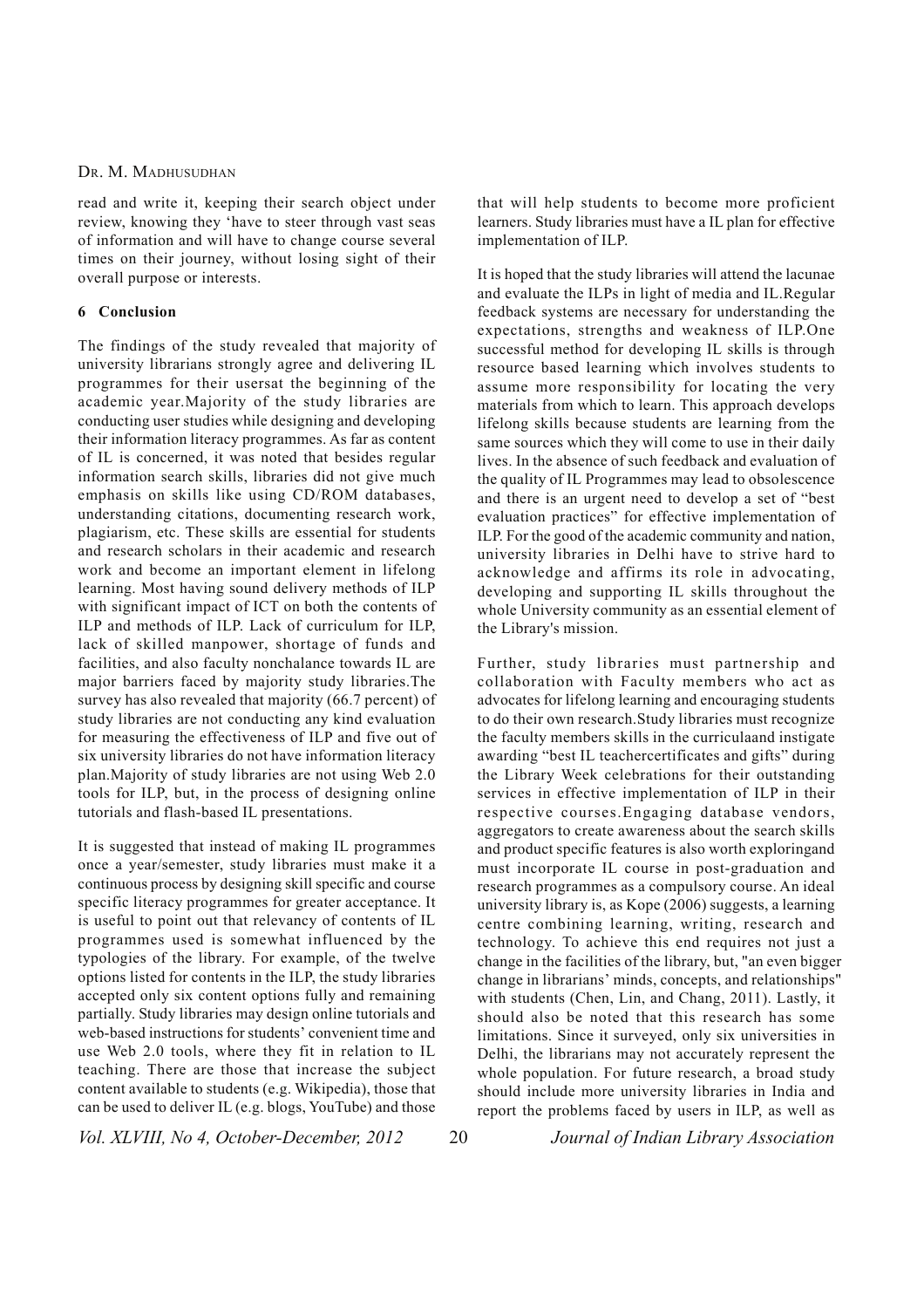expanding the study to other libraries in order to gain a "broader perspective on the development of" innovative and creative ILP.

#### **REFERENCES**

Anderson, K., and May, F.A., 2010. Does the method of instruction matter? an experimental examination of information literacy instruction in the online, blended, and face-to-face

Classrooms.The Journal of Academic Librarianship, 36 (6), pp.495-500.

Association of College and Research Libraries., 2000. Information literacy competency standards for higher education. Chicago: Association of College & Research Libraries.

Association of College and Research Libraries., 2011. Information literacy website, [online]Available at:<http:/ /www.ala.org/ala/mgrps/divs/acrl/issues/infolit/ index.cfm>

[Accessed 20 June 2013].

Baro, E. E. and Zuokemefa,T., 2011. Information literacy programmes in Nigeria: a survey of 36 university libraries. New Library World, 112 (11/12),pp.549–565.

Big Blue: Information skills training for students in higher and further education (2006), [online] Available at:<http://www.library.mmu.ac.uk/bigblue/ litreviewsum.php>[Accessed 20 June 2013].

Bhatt, R K. (2011).Information literacy models and competencies development initiatives in India. In2nd International Conference of Asian Special Libraries (ICoASL 2011) on Building user trust: the key to special libraries renaissance at the digital era, 187-200, Tokyo, Japan10-12 February 2011,[online] Available at:<http:/ /units.sla.org/chapter/cas/ ICoASL%202011.pdf>[Accessed 10 June 2013].

Bleed, R., 2005. Visual literacy in higher education. EDUCAUSE Website, [online] Available at:<http:// net.educause.edu/ir/library/pdf/ELI4001.pdf>[Accessed 20 June 2013].

The Central Library, DTU,[online] Available at:<http:/ /library.dce.edu/about-us/librarian-message>[Accessed 20 July 2012].

Central Library, Jawaharlal Nehru University, [online] Available at:<http://www.jnu.ac.in/library/ Intro.htm>[Accessed 22 June 2013].

Chauhan, S.K., Chand, P. and Murthy, T.A.V., 2006. Information literacy for Indian academicians: INFLIBNET initiatives. Journal of Library and Information Science, 31(1), pp.45-52.

Chen, Kuan-nien., Lin, Pei-chun.and Chang, Sung-Shan., 2011.Integrating library instruction into a problem-based learning curriculum.Aslib Proceedings, 63(5), pp.517-532.

Craig, K.,2011. The ouroboros; or how "digital" and "humanities" will shape each other in the near future. EDUCAUSE Review, 46(5), pp.58-59,[online] Available at:<www.educause.edu/ir/library/pdf/ ERM1157.pdf>[Accessed 21 June 2013].

Dadzie, Perpetua S., 2007. Information literacy: assessing the readiness of Ghanaian universities. Information Development, 23 (4), pp.266 -77.

Dervin, Brenda.,1997, Useful theory for librarianship: communication, not information. Drexel Library Quarterly,13, pp.16-32.

Dervin, Brenda., 1983. Information as a user-construct: the relevance of perceived information needs to synthesis and interpretation," In Spencer A. Ward and Linda J. Reed(Eds),Knowledge Structure and Use: Implicationsfor Synthesis and Interpretation (154-183) Philadelphia, Temple University Press.

Delhi Technological University,[online] Available at:<http://www.dce.edu/web/Sections/About/ history.php>[Accessed 22 July 2012].

Delhi University Library System., 2012. Multimediabased IL Programme, [online] Available at:<http:// crl.du.ac.in/ilmtutorial>[Accessed 20 July 2012].

Dr Zakir Husain Library, JamiaMilliaIslamia,[online] Available at:<http://jmi.ac.in/studyatjamia/library/zhl/ introduction>[Accessed 22 July 2012].

Elmborg, J.K., 2003. Information literacy and writing across the curriculum: sharing the vision. Reference Services Review, 31(1), pp.68-80.

*Vol. XLVIII, No 4, October-December, 2012* 21 *Journal of Indian Library Association*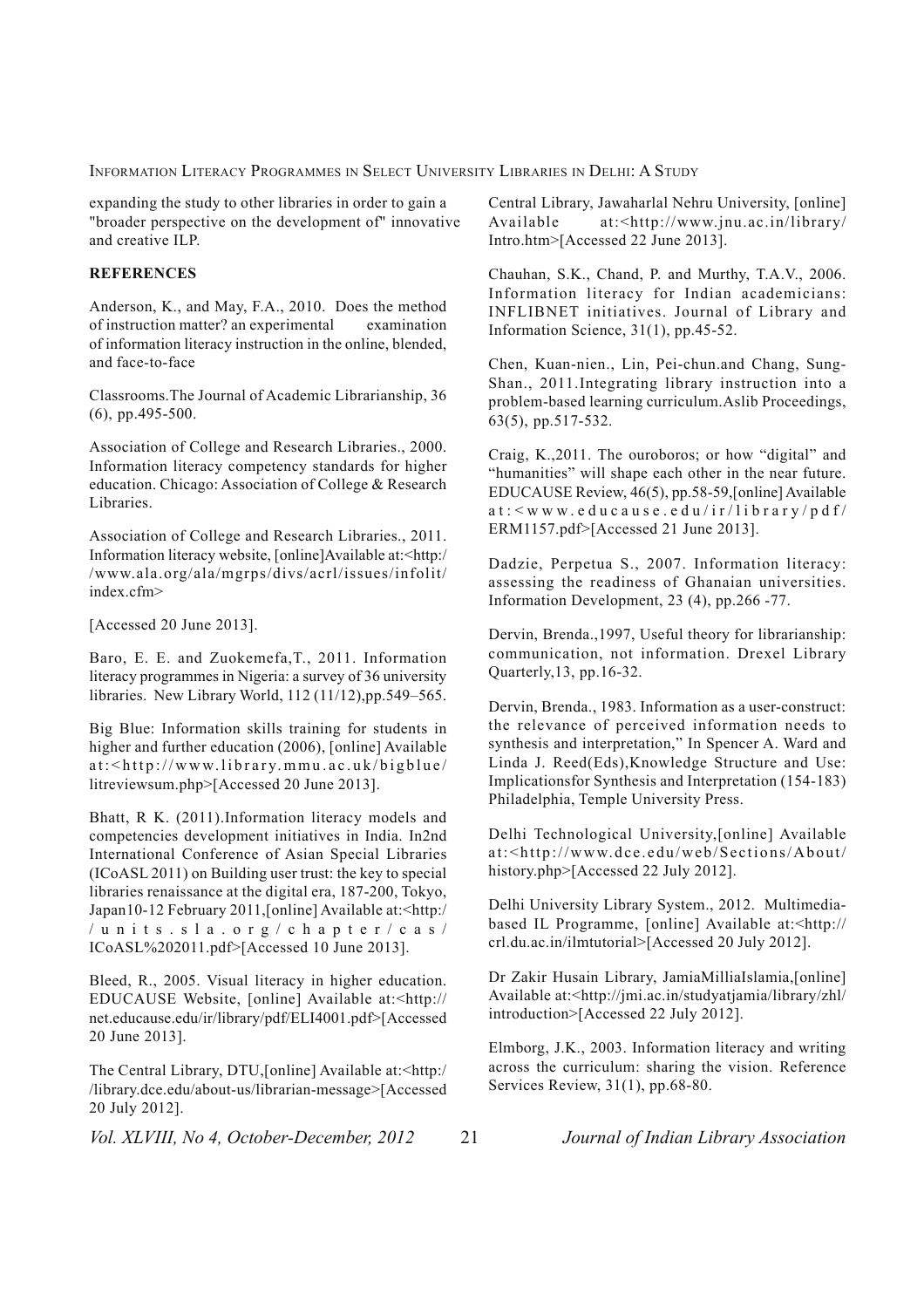Emmons M. and Martin, W., 2002. Engaging conversation: evaluating the contribution of library instruction to the quality of student research. College & Research Libraries, 63 (6), pp.545-60.

Fang, Xiaoli Shirley., 2006. Collaborative role of the academic librarian in distance learning: Analysis on an information literacy tutorial in WebCT. E-JASL: The Electronic Journal of Academic and Special Librarianship 7 (2), [online] Available at:<http:// southernlibrarianship.icaap.org/content/v07n02/ fang  $x01.htm$  [Accessed 26 July 2012].

Favaro, S., 2011.Cloud library-a virtual personal collaborative work place for researchers.Unpublishedmasters thesis. New York University, [online] Available at:<http:// teinhardt.nyu.edu/alt/ect/ma/projects> [Accessed 12 July 2012].

Futhey, T., 2011.Embracing change: an interview with Tracy Futhey. 46 (2), pp.47-58, [online] Available at:<http://www.educause.edu/ir/library/pdf/ ERM1126.pdf>[Accessed 21 July 2012].

Godwin, Peter and Parker, Jo. Information literacy meets Library 2.0, London: Facet, p.12.

Guru Gobind Singh Indraprastha University,[online] Available at:<http://www.ipu.ac.in>[Accessed 29 July 2012].

Hakim Mohammed Said Central Library,[online] Available at:<http://www.jamiahamdard.ac.in/ LibrayInformationSystem/lnews.html>[Accessed 22 July 2012].

Haraldstad, A.M.,2002. Information literacy curriculum integration with medical school's syllabus.Liber Quarterly: the Journal of European Research Libraries, 12 (2/3), pp.192-98.

Hileima Devi, A., and Devi, Purnima., 2006. Information literacy within the library: a study with special reference to academic libraries of Manipur. Proceedings of the4th International Convention CALIBER-2006, Gulbarga, 2-4 February, 2006,INFLIBNET Centre, Ahmedabad, 210-16.

Howard, H.,2012. Looking to the future: developing an academic skills strategy to ensure information literacy thrives in a changing higher education world.Journal of information literacy, 6 (1), pp.72-81.

Hoyer, Jennifer., 2011. Information is social: information literacy in context. Reference Services Review, 39 (1), pp.10-23.

Humbert, S. I., andTilley, E. A., 2006.Redesigning a web site in-house to improve information literacy: experiences of a small library Program:Electronic Library and Information Systems, 40 (4), pp. 346-60.

Idiodi, Evelyn. A., 2005.Approaches to information literacy acquisition in Nigeria.Library Review, 54 (4), pp. 223-230.

JamiaHamdard University,[online] Available at:<http:/ /www.jamiahamdard.ac.in>[Accessed 22 July 2012].

JamiaMilliaIslamia,[online] Available at:<http:// jmi.ac.in/aboutjamia/profile/history/historical\_note-13>[Accessed 22 July 2012].

Jawaharlal Nehru University,[online] Available at:<http://www.jnu.ac.in>[Accessed 22 July 2012].

Jones-Kavalier, B.R. and Flannigan,S.L., 2006.Connecting the digital dots: literacy of the 21st century.EDUCAUSE Quarterly, 29 (2), pp. 8-10,[online] Available at:<www.educause.edu/ir/library/pdf/ EQM0621.pdf>[Accessed 2 July 2012].

Karisiddappa, C. R., 2004. Literacy concepts in the LIS: information literacy and capability building. International workshop on Democratization of Information: Focus on Libraries,[online] Available at:<http://www.nigd.org/libraries/mumbai/reports/ article-9.pdf> [Accessed 20 July 2012].

Kope, M., 2006.Understanding e-literacy.Digital Literacies for Learning, pp.68-79.

Kraemer, E.W., Lombardo, S.V. andLepkowski, F.J.,2007. The librarian, the machine, or a little of both: a comparative study of three information literacy pedagogies at Oakland University. College & Research Libraries, 68 (4), pp.330-34.

Li, Xuejing., 2006. Course building and implementation of information literacy instruction for Chongqing University library.Library Management, 27 (6/7), pp.362 -69.

*Vol. XLVIII, No 4, October-December, 2012* 22 *Journal of Indian Library Association*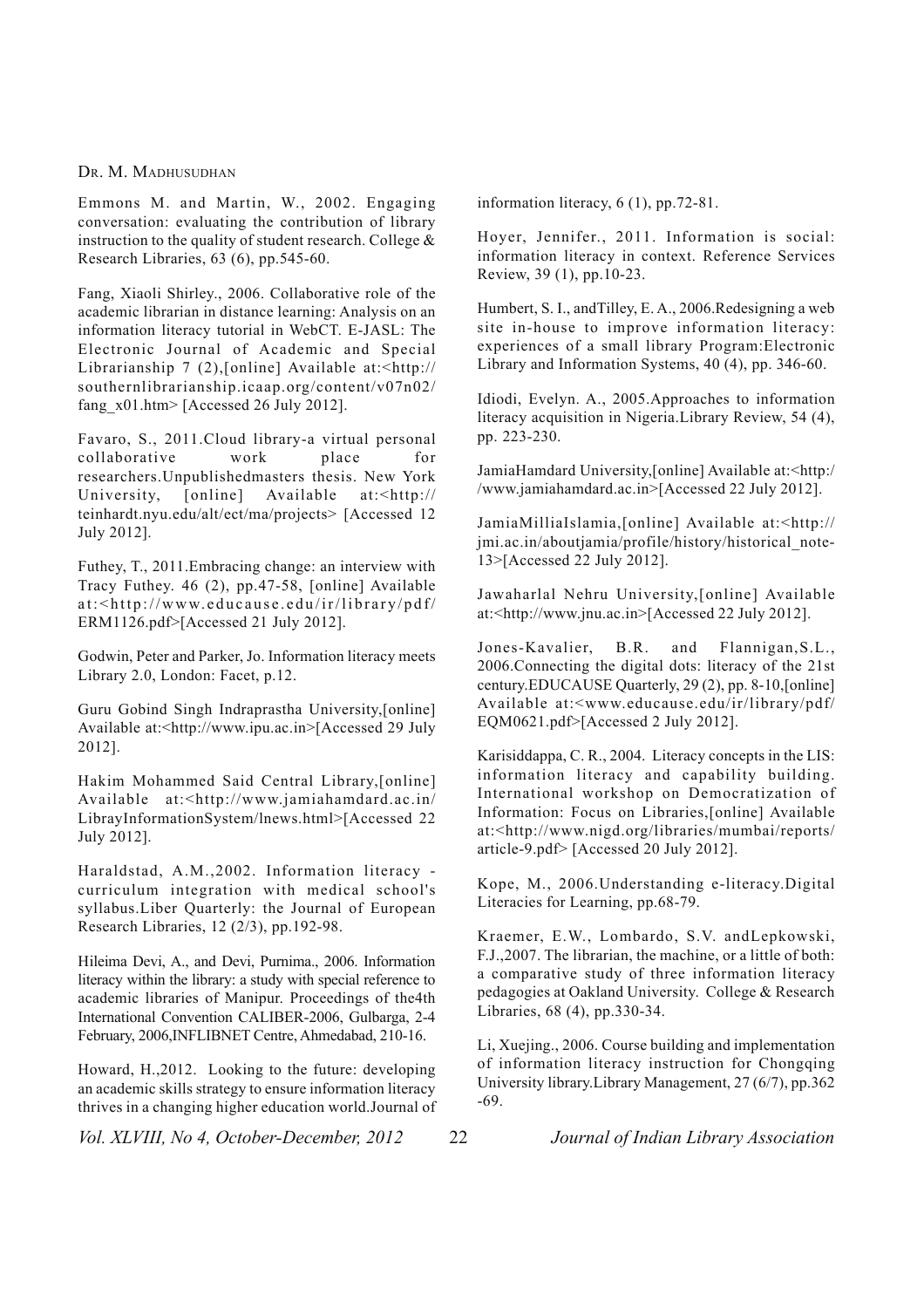Limberg, L. andSundin, O., 2006. Teaching information seeking: relating information literacy education to theories of information behaviour. Information Research 12 (1), pp.280.

Lippincott,J K., 2007. Student content creators: convergence of literacies. EDUCAUSE Review, 42(5), pp.16-17, [online] Available at:<www.educause.edu/ir/ library/pdf/ERM07610.pdf> [Accessed 27 July 2012].

Loertscher, D.V. andWoolls, Blanche., 2012. Librariansmoving from being 'the elephant in the room' to becoming central to the learning process. In RoisinGwyer, Ruth Stubbings, and Graham Walton (Eds.) The Road to Information Literacy: Librarians as facilitators of learning (242). Netherlands: De Gruyter, IFLA.

Madhusudhan,M.andNagabhushanam, V., 2012.Use of web-based library services in select university libraries in India: a study. International Journal of Library and Information Studies, 2 (1),pp.1-20, [online] Available at:<http://www.ijlis.org/img/2012\_Vol\_2\_issue\_1/1- 20.pdf> [Accessed 20 July 2012].

Malliari, Aphrodite.andNitsos, Ilias.,2008. Contribution of an information literacy programme to the education process: the case of a Greek academic library. Library Management, 29 (8/9), pp.700-710.

Marcum, J., 2002. Rethinking information literacy. Library Quarterly, 72 (1), pp.1-26.

Marzal, M.Á., 2010. Evaluation of information literacy programmes in higher education: strategies and tools. In: "Information and Digital Competencies in Higher Education" [online]. Available at:

http://rusc.uoc.edu/ojs/index.php/rusc/article/view/ v7n2-marzal/v7n2-marzal-eng[Accessed 2 March 2013].

Mashroofa, M. M., 2009. New vistas of information literacy education: a case from south eastern university. Journal of University Librarians Association of Sri Lanka, 13, pp.23-36.

Metros,S. andWollsey, K., 2006. Visual literacy: an institutional imperative.EDUCAUSE Review, 41 (3), pp. 80-81, [online] Available at:<www.educause.edu/ir/ library/pdf/ERM0638.pdf> [Accessed 28 July 2012].

Moore, P., 2002. An analysis of information literacy education worldwide, [online] Available at:<www.nclis.gov/libinter/infolitconf&meet/papers/ moore-fullpaper.pdf> [Accessed 27 June 2012].

Multimedia-based IL Programme of University of Delhi,[online] Available at:<http://crl.du.ac.in/ilm tutorial>[Accessed 27June2012].

O'Connel, J & Groom, Dean. 2010. Connect, communicate, collaborate.Victoria: Astralian Council for Educational Research, p.56.

Parry,D., 2011. On teaching mobile literacy.EDUCAUSE Review, 46 (2), pp.14-18.

Pattar, V. et al., 2012.Barriers for effective implementation of information literacy programmes at engineering college libraries: a case study.International Journal of Library Science, 6 (2), [online] Available at:<http://ceser.in/ceserp/index.php/ijls/article/view/ 1441>[Accessed 20 July 2012).

Pawley, C., 2003. Information literacy: a contradictory coupling. Library Quarterly, 73 (4), pp.422-52.

Poyner, A., 2005. Enabling end-users: information skills training. Oxford: Chandos.

Ram,S., Anbu, J. P. K., andKataria, S., 2011. Responding to user's expectation in the library: innovative Web 2.0 applications at JUIT library: a case study. Program: electronic library and information systems, 45 (4), pp.452-69.

Rheingold, H., 2010. Attention and other 21st-century social media literacies. EDUCAUSE Review, 45 (5),pp.14-24.

Sethi, B.B. and Panda, K.C. 2012. Use of e-resources by life scientists: a case study of Sambalpuruniversity, India. Library Philosophy and Practice [online] Available at:

http://www.webpages.uidaho.edu/~mbolin/sethipanda.htm [Accessed 7 March 2012].

Singh, Neena., 2010. User education and information literacy in agricultural universities of India.Communications in Information Literacy, 4 (1), pp.71-92.

*Vol. XLVIII, No 4, October-December, 2012* 23 *Journal of Indian Library Association*